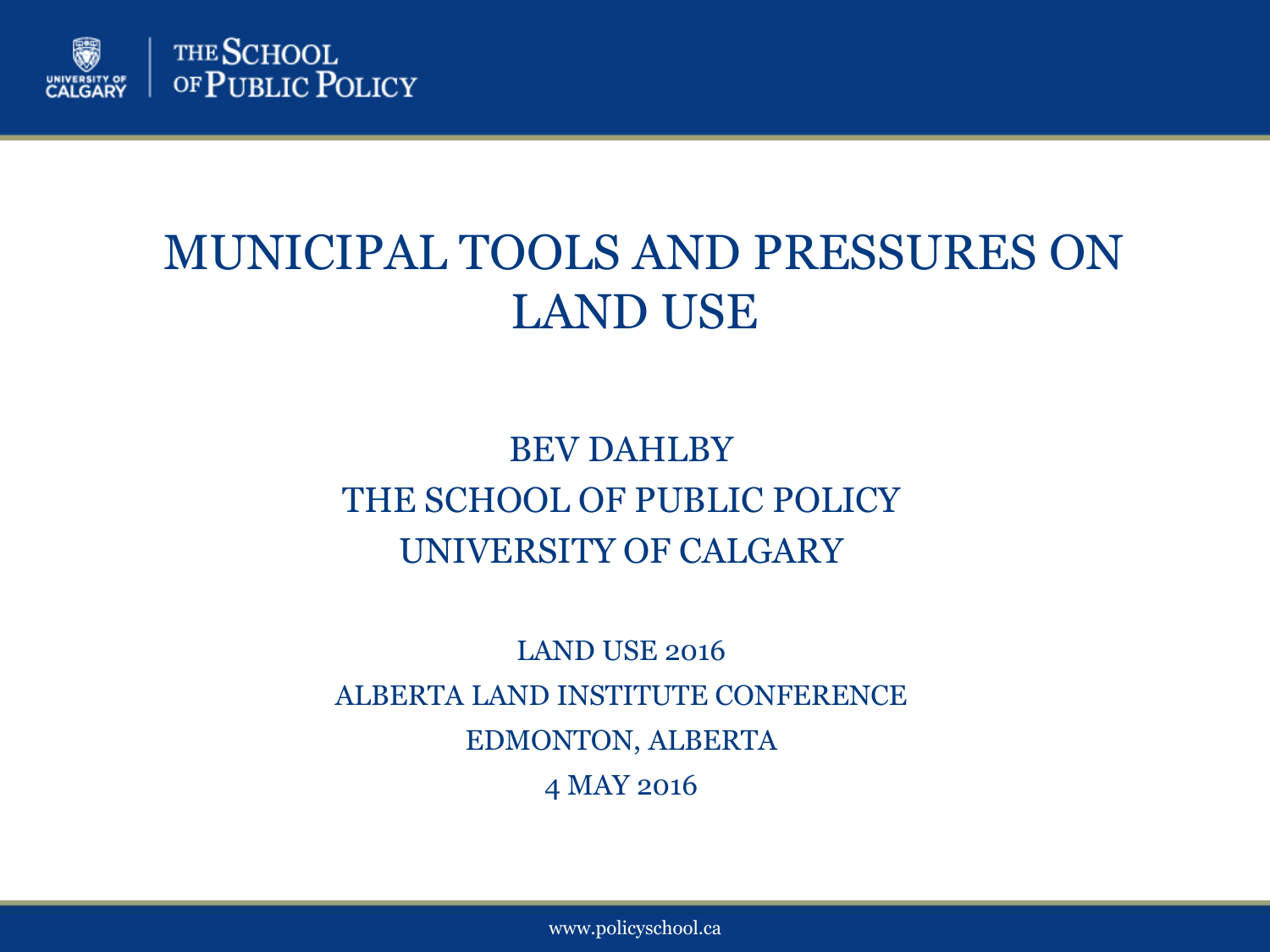

## OVERVIEW

- Presentation based draft paper for the Alberta Land Institute by Conger, Dahlby, and McMillan:
	- *Municipal Revenue Generation in the Calgary and Edmonton Metropolitan Regions and Its Implications for Land Use*
- We explore the relationships between municipal finance and metropolitan land use patterns in the Calgary and Edmonton metropolitan areas.
- To better understand whether reliance on property taxes impacts municipal governments' land development decisions.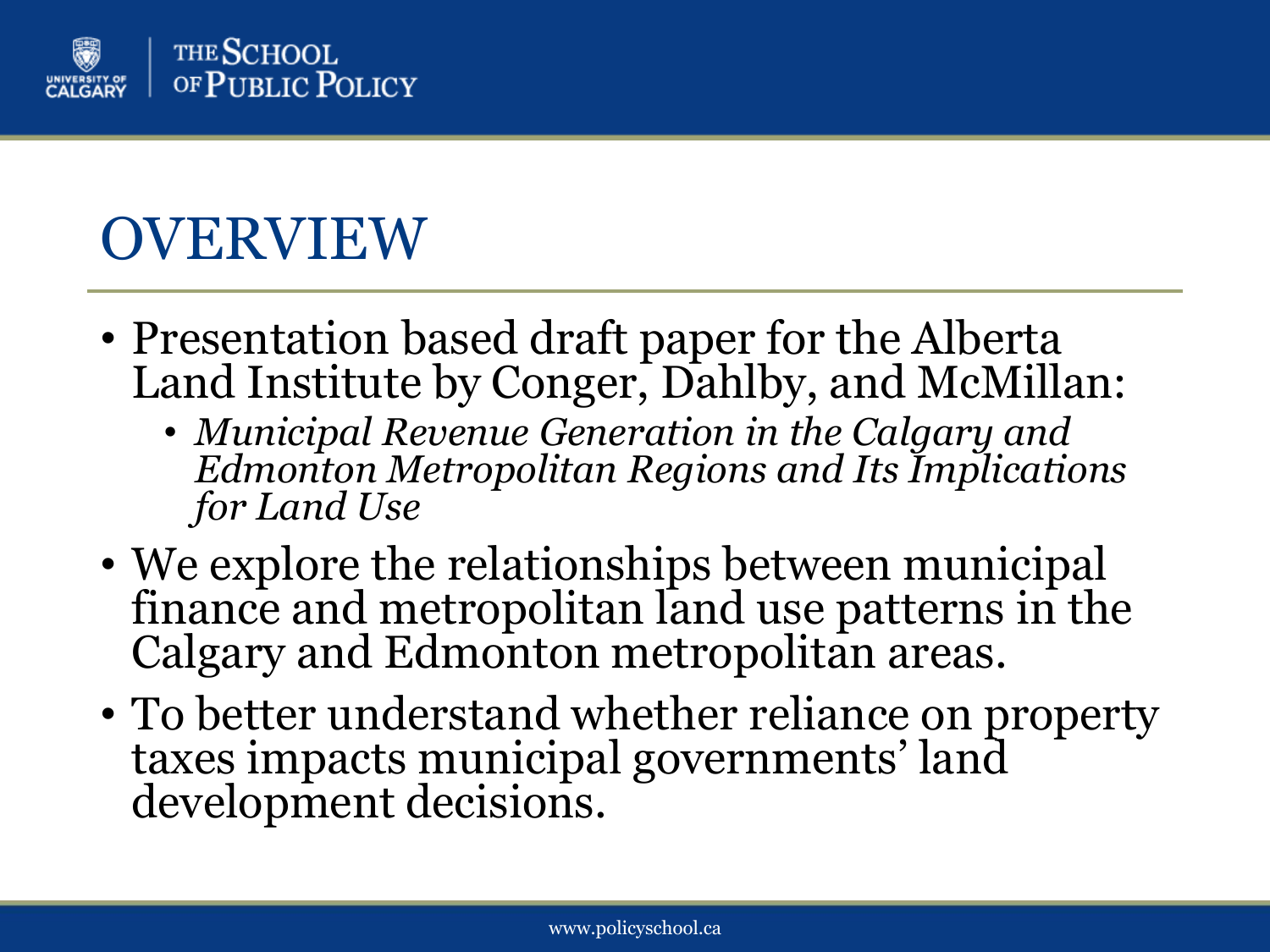

### TOPICS

- Empirical results on the impact of local public finances on sprawl.\*
- The growth and distribution of population, as well as location of residential, commercial, and industrial construction in the Calgary and Edmonton metropolitan regions.
- Trends in property taxation in the Calgary and Edmonton regions.

\* McMillan (2016) "Municipal Revenue Generation and Metropolitan Land Use (Technical Paper)"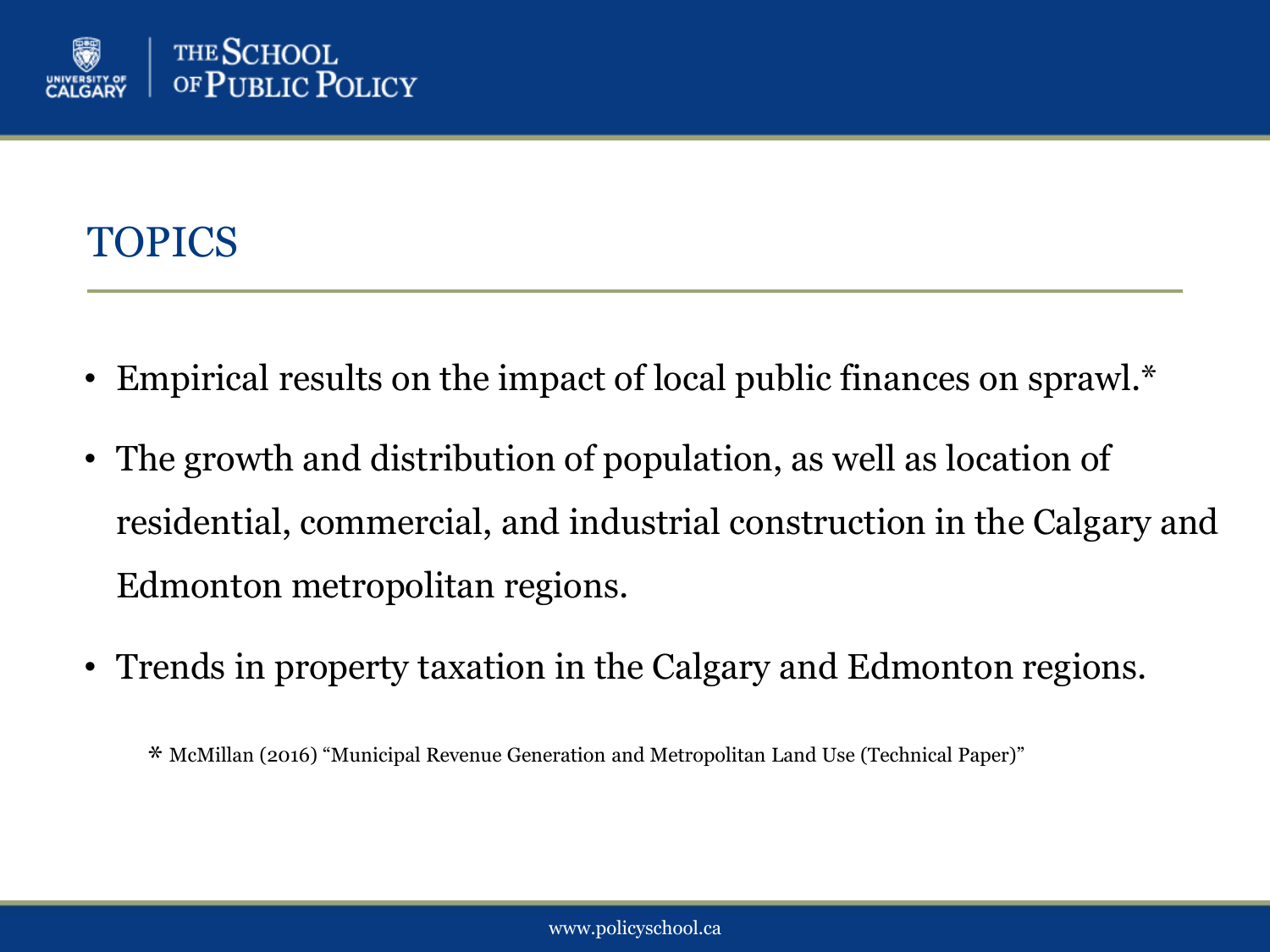

### EMPIRICAL ANALYSIS OF REVENUE SOURCES AND SPRAWL

- McMillan's study combines public finance information from the Lincoln Land Institute's Fiscally Standardized Cities database with 83 US Metropolitan areas.
- Econometric results indicate that greater reliance on property taxation **reduces** sprawl.
- Econometric results indicate that Calgary and Edmonton's reliance on property taxes and user charges reduces sprawl in the Alberta metropolitan regions by 15 to 30 percent.
- Sprawl is predicted to increase by 8 percent in Calgary and 16 percent in Edmonton if these cities gain new tax powers under new city charters and they reduce their reliance on property taxes to the average of the 83 U.S. cities.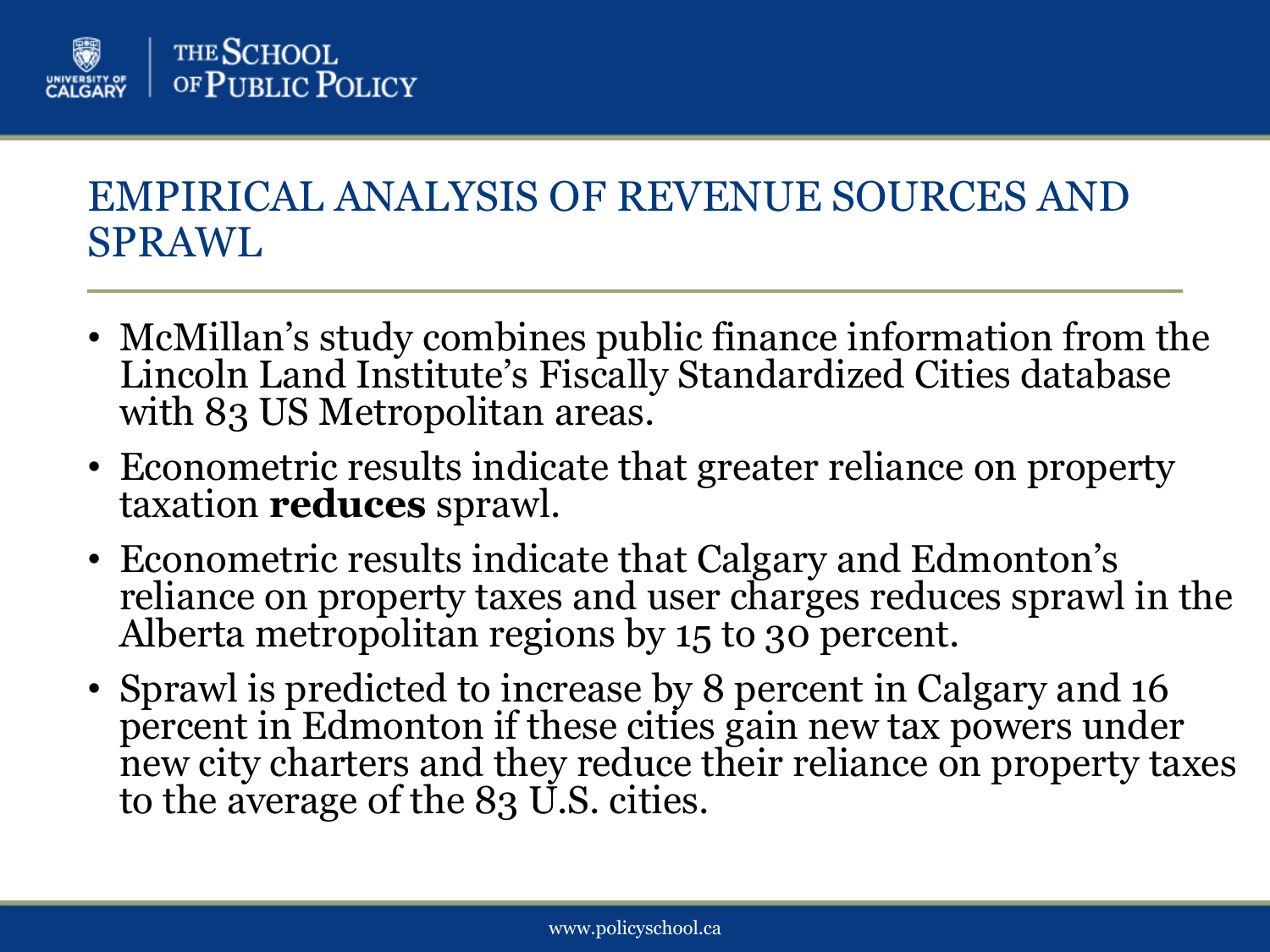

### GROWTH AND DEVELOPMENT IN THE METROPOLITAN REGIONS

- While there has been some decentralization of the urban populations, Calgary accounted for 74 percent, and Edmonton 66 percent of the population growth in their respective metropolitan areas.
- There has not been a marked increase in the share of the population living in the rural areas surrounding Calgary and Edmonton, if Sherwood Park, Strathcona County's urban service area, is considered a peripheral urban municipality.
- With regard to both new commercial and new industrial development, the Edmonton Region has become more decentralized over the last three decades, with a significant increase in the shares of new commercial and industrial building permits in Leduc County and Strathcona County.
- Calgary has retained its dominant share of commercial and industrial development.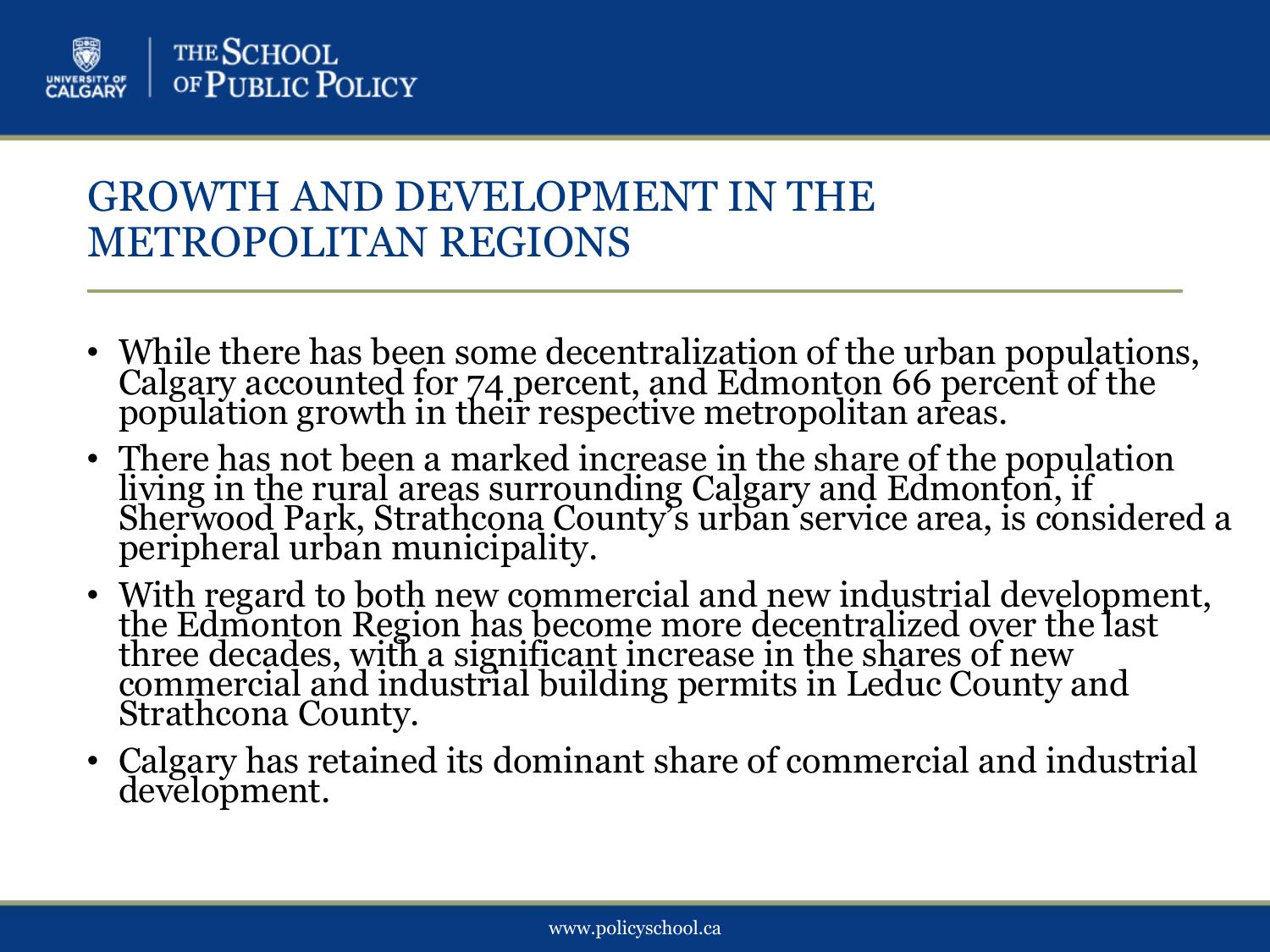

## PROPERTY TAXATION

- Per capita revenues of some rural municipalities and the city of Fort Saskatchewan are significantly higher than in the urban municipalities because of machinery and equipment and linear property or commercial and industrial property in the case of Leduc County.
- Foothills and Rocky View in the Calgary region do not receive substantial amounts of non-residential property tax revenues.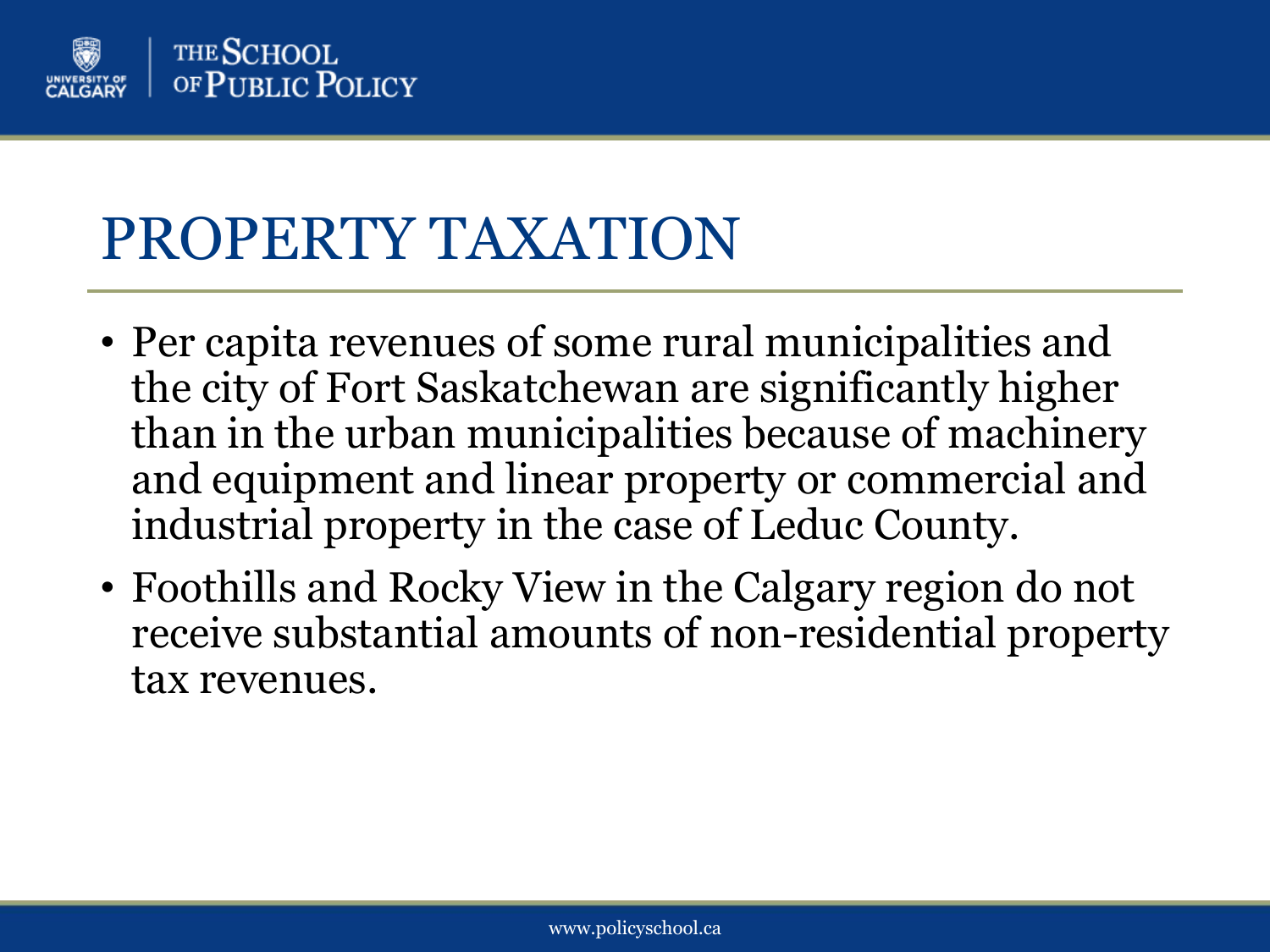

### RATIO OF NON-RESIDENTIAL TO RESIDENTIAL MILL RATES

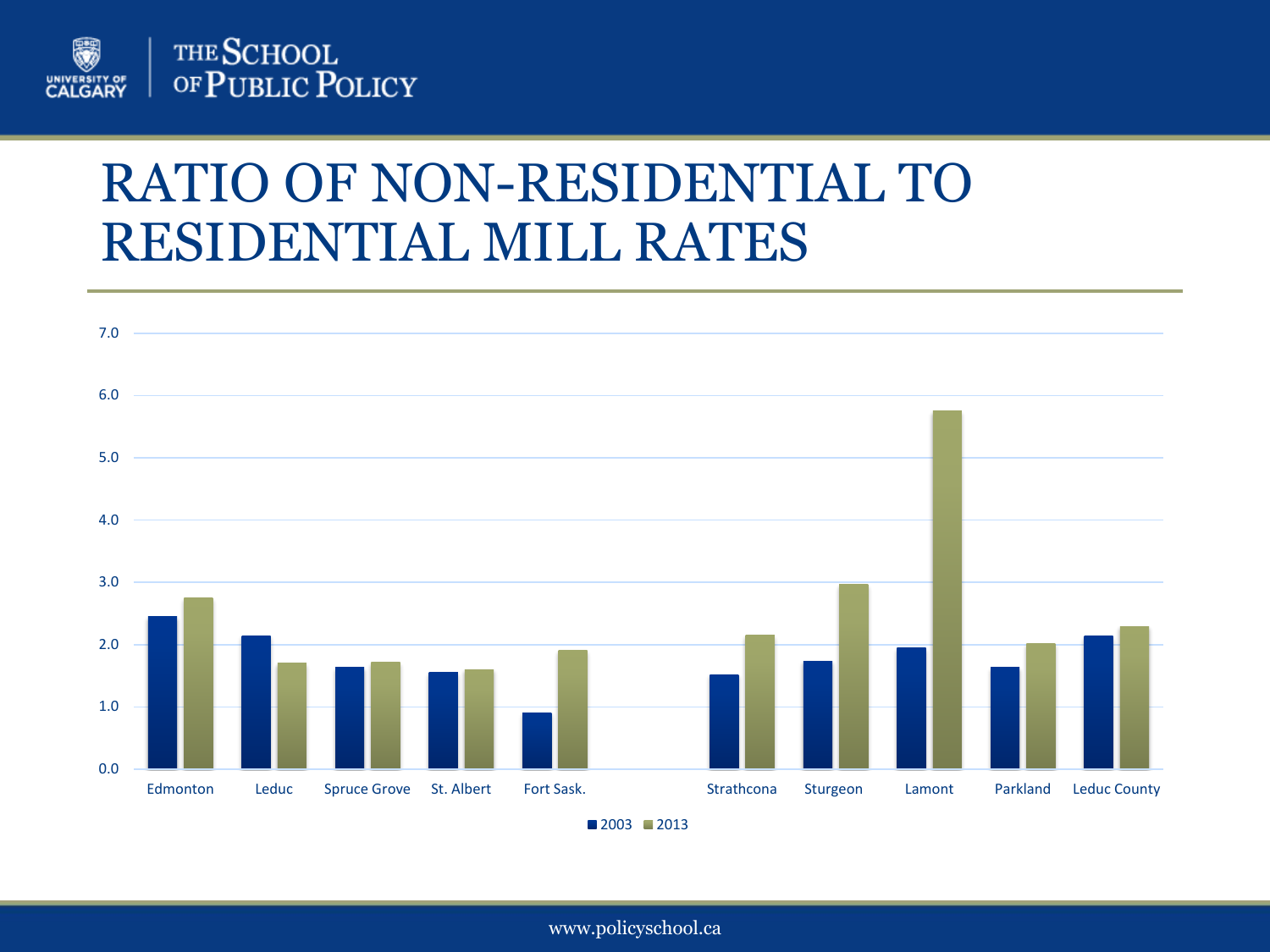

## PROPERTY TAX REVENUES IN THE EDMONTON REGION IN 2014

- The median per capita property tax revenue in the 24 municipalities in the Edmonton Region in 2014 was \$1,052.
	- Lamont County collected \$3,379 per capita
	- Leduc County collected \$3,139 per capita
	- Strathcona County collected \$2,076 per capita.
	- The City of Edmonton collected \$1,409 per capita.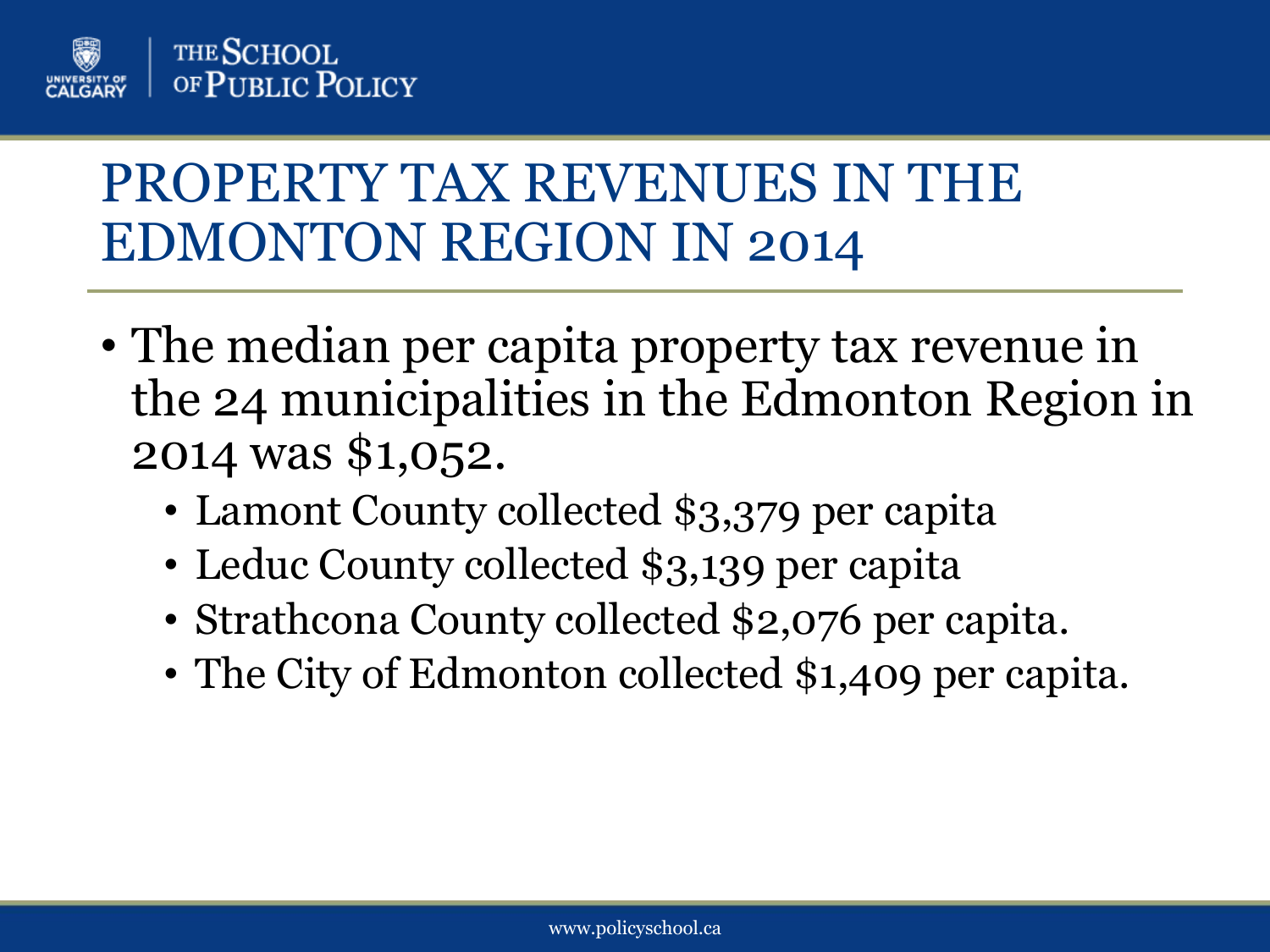

#### NON-RESIDENTIAL MILL RATES IN THE INDUSTRIAL HEARTLAND REGION

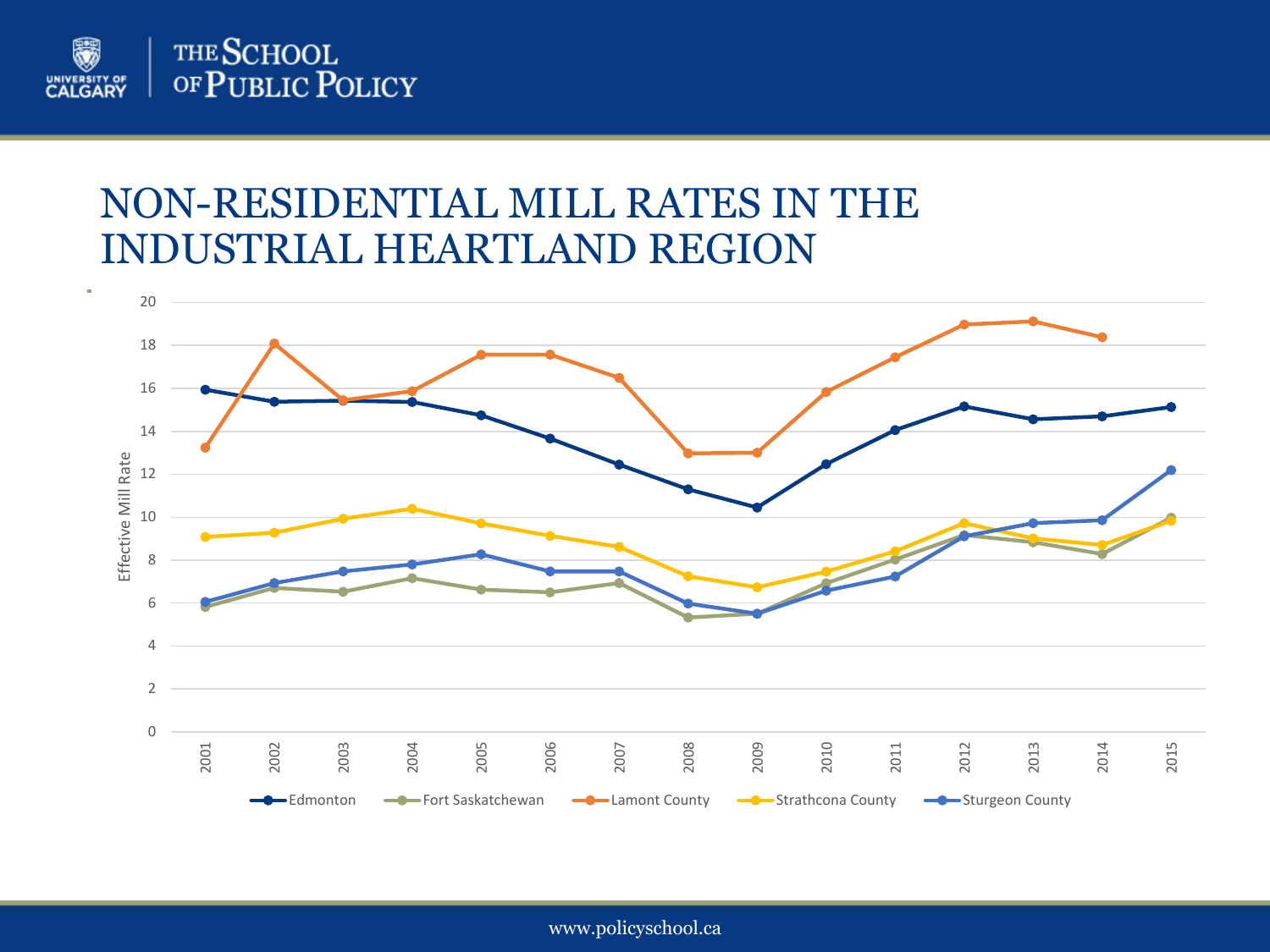

#### **NON-RESIDENTIAL MILL RATES IN THE URBAN MUNICIPALITIES OF THE EDMONTON REGION INCLUDING LEDUC AND PARKLAND COUNTY**

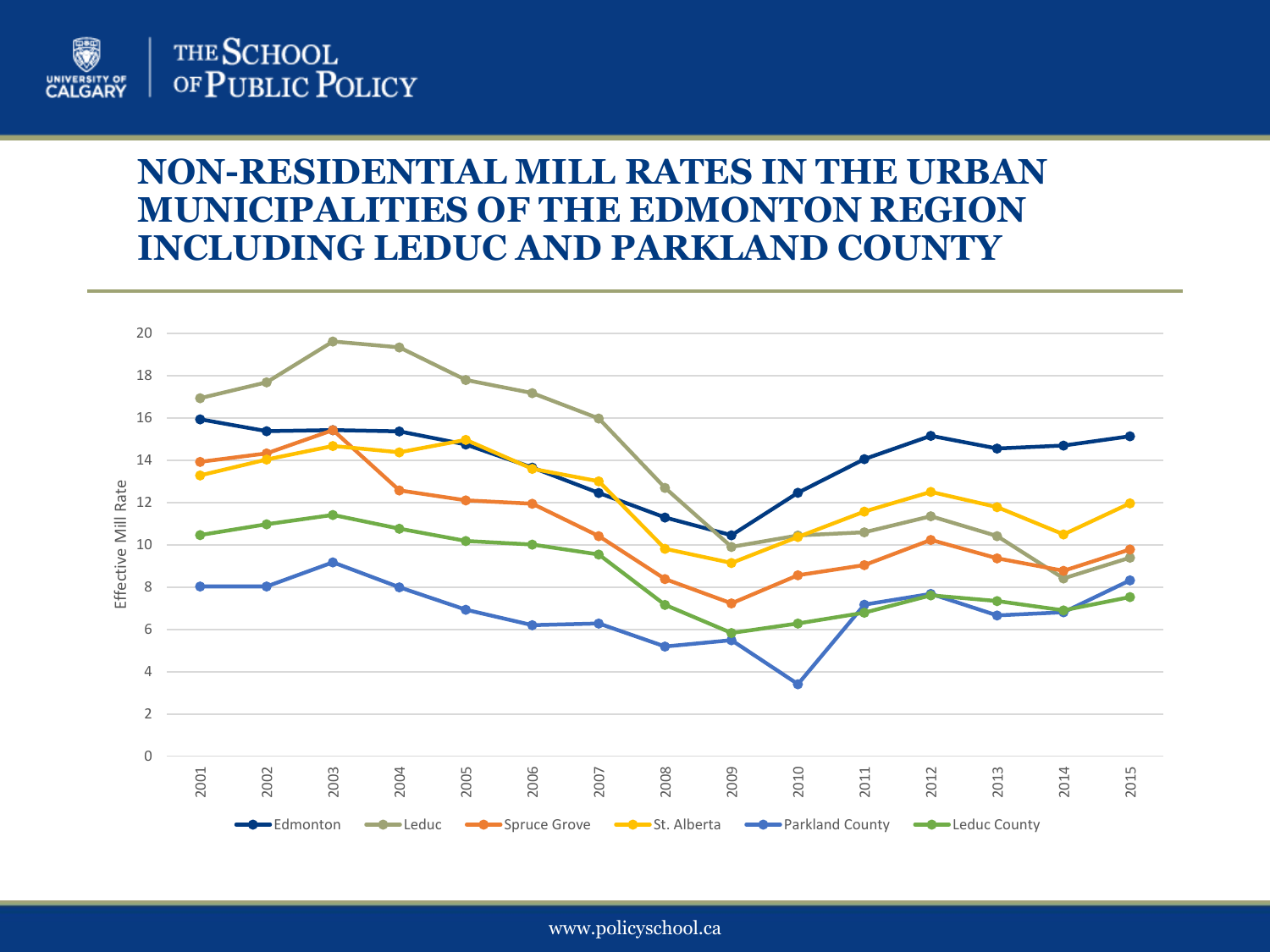

### NON-RESIDENTIAL MILL RATES IN THE CALGARY REGION, 2002-2015